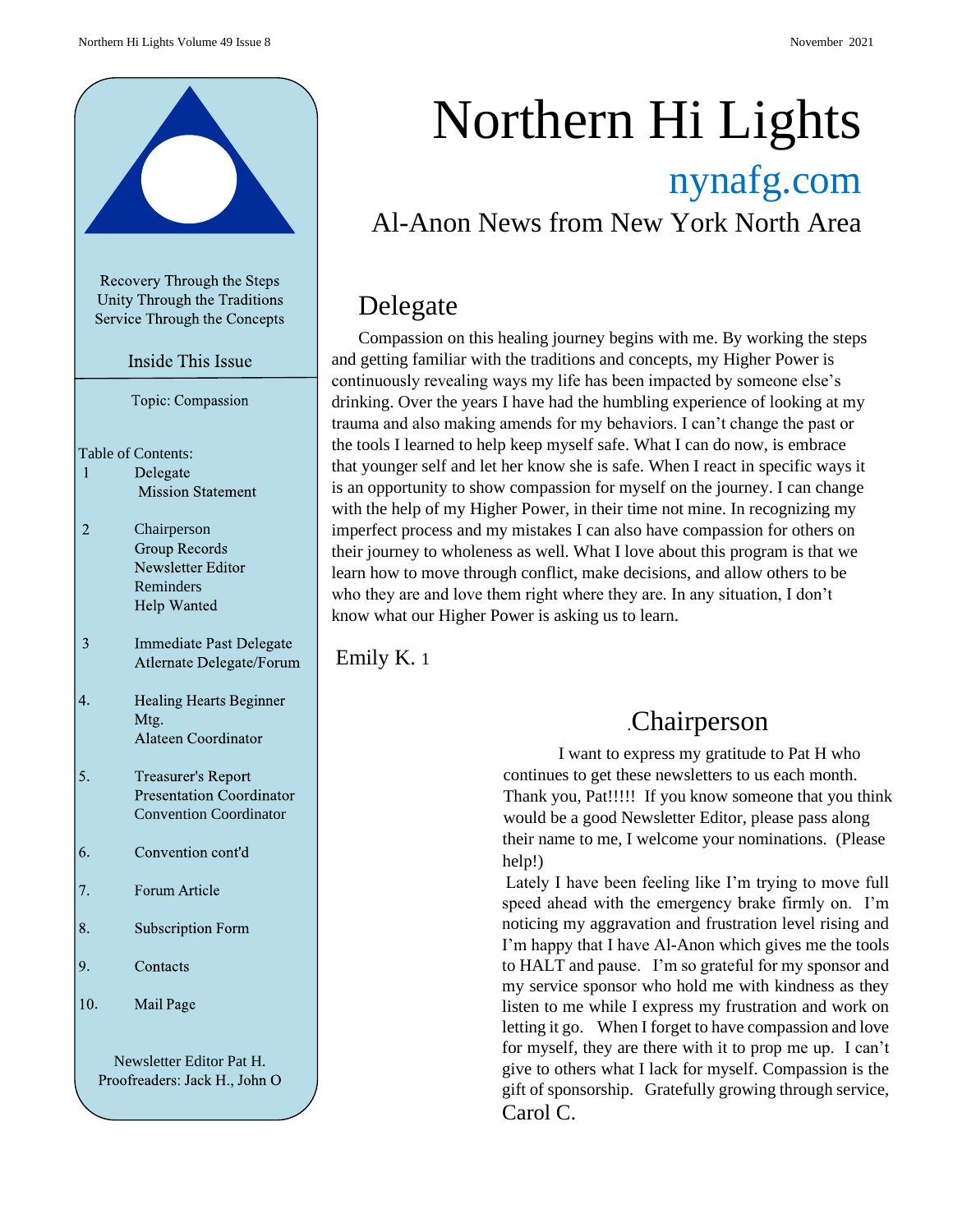# Group Records

Compassion is one of those words I thought I knew the meaning of, but when I researched the definition, I was partially incorrect. Briefly, the definition I read defines it as a positive response and desire to help with an inner motivation to lessen or prevent suffering of others. It means "to suffer with." I had that part right, because throughout my 40 years with an alcoholic, I TRIED to be compassionate. And I certainly suffered with my alcoholic trying to "feel" his dependency so I could take it away! I didn't succeed at all! Being compassionate became less and less a "marital obligation" but now a way to escape my defects of character. I thought the less I showed my resentment and hostility towards my loved one, it would be easier to maintain my compassionate way of thinking and behaving. I was unsuccessful. No matter how I tried, compassion always pushed towards an emotional role. I realized I had a long way towards serenity. I truly believe my Higher Power helped me find the real meaning and feeling of this word when my loved one died. Until then, I "played' the compassionate wife, I sounded like a compassionate wife also. But in retrospect I didn't receive a clear picture of what the meaning was.

Understanding compassion is very different while on my own path to serenity than it was in the role of an alcoholic's wife.

With every submission I write, the more I learn about myself, the more I value my journey in Al-Anon, the clearer a definition becomes to me now, 40 years later. It is never too late to re-define me!

Most Sincerely,

Joan L.

### Newsletter Editor

From the Miriam Webster dictionary - "sympathetic consciousness of others' distress together with a desire to alleviate it." "If your compassion does not include yourself, it is incomplete." - Buddha

"If you want others to be happy, practice compassion. If you want to be happy, practice compassion." - Dalai Lama

"Compassion, it's not just a word. It's a way of being. It's not just a concept. It's love in action." - Jeff

#### Brown

"Too often we underestimate the power of a touch, a smile, a kind word, a listening ear, an honest compliment, or the smallest act of caring, all of which have the potential to turn a life around." - Leo Buscaglia

In service,

Pat H.

# Reminders

Articles for the December issue are due November

15th - Topic: Acceptance

There will be NO January issue.

# Help Wanted

Still searching for a Newsletter Editor and someone to print and mail the newsletter to approximately 50 subscribers.

# Immediate Past Delegate

Business First:

- Group Representatives I have a file of electronic documents filled with helpful information for you. I send it out to the attendees of the New Group Representative Orientation prior to Assemblies. If you would like one send me an email with your district and your group's name. My email address is at the end of the newsletter.
- As a NYN Officer, I serve on various service groups. The Thought Force: Assembly Format is one. The assembly is the business meeting of the area held twice a year attended by the Group Representatives from all the Al-Anon groups in our area. We are looking at what is working and what is not. Do we need to change anything? Has your GR attended the assemblies? If you have ideas or thoughts on our assemblies, please let me know. The group meets monthly and will report at the next AWSC meeting.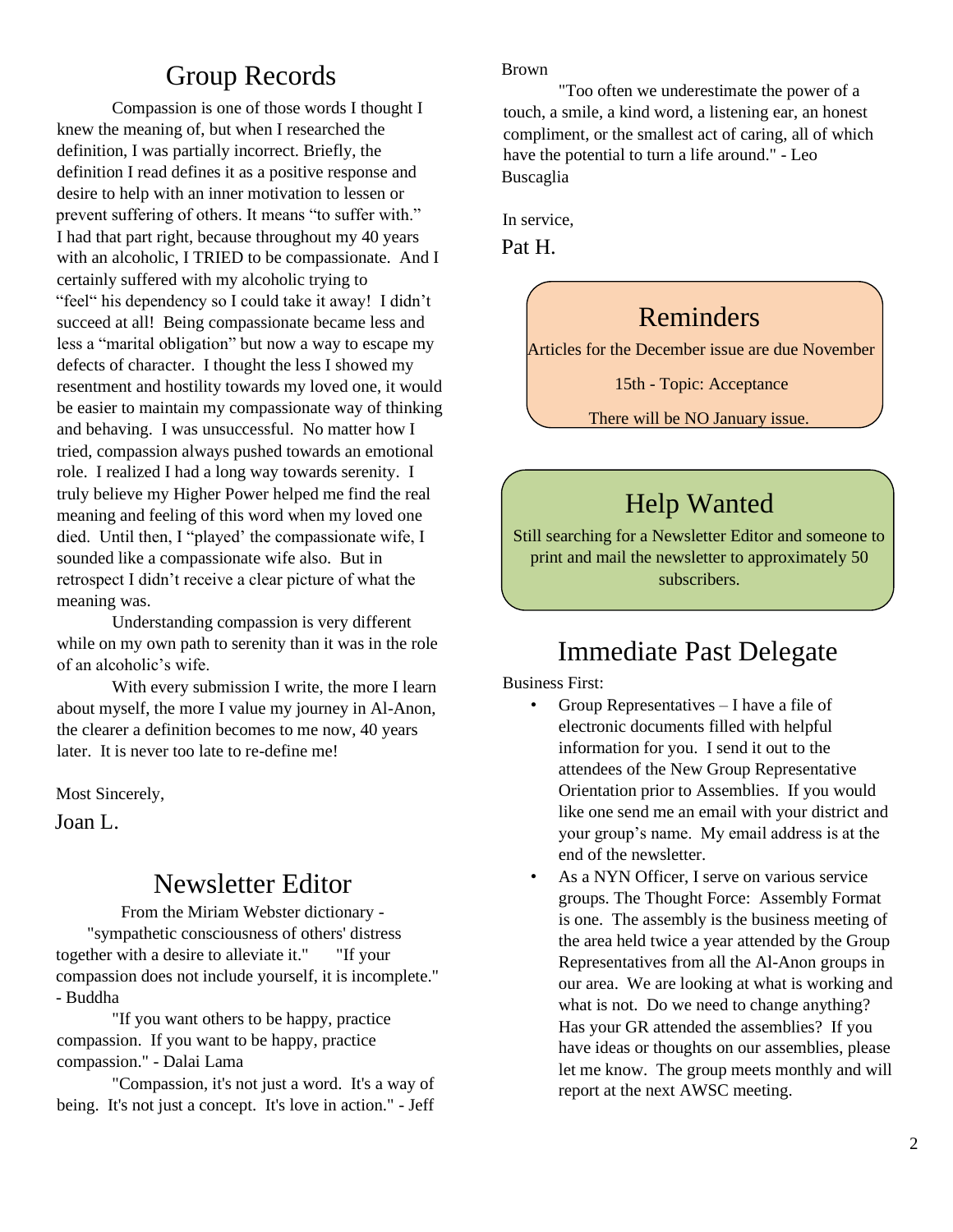• Another Thought Force: Including Electronic Meetings in the NY North Service Structure is also meeting monthly. All electronic meetings are now Al-Anon Family Groups. Does our Area wish to permit groups that meet electronically to participate in our Area Structure? This group is gathering information about what it could mean in our Area and districts.

#### Second: COMPASSION

I confused compassion with control - trying to fix everyone and everything or with pity – "oh the poor thing." It literally means "to suffer together". That is the understanding of compassion I received in the rooms of Al-Anon. We suffer together – my fellows in Al-Anon and the Alcoholic. It shows itself in different ways but it is a disease that affects us all. I now can show compassion, not by rescuing but by small acts of kindness - things that lifts another's spirit. Actions like saying hello, opening a door, giving a hug, taking someone's shopping cart back to a pen or like I first learned here in this fellowship; listening are acts of kindness.

Peace …

Molly C.

eyeopening event. I will share the information from the call over the next few issues. One of the items discussed was the need for articles but also personal slogans or quotes and photographic submissions. Submission information is available on the WSO website's Online Sharing Form (https://al-anon.org/formembers/membersresources/literature/literatureresources/send-yoursharing/).

Another great idea learned; some Areas include an article from The Forum in their Area newsletters. Starting with this issue, a reprinted article from the previous issue is included in the Northern Hi-Lights. October 2021's topic was Acceptance + Surrender = Serenity.

Yours in Service,

Kathi D



# Alternate Delegate/Forum

Compassion is a great place for me to begin my November article. I need to be compassionate with myself for what I view as my service position failing not consistently writing monthly articles. I could provide a list of reasons why but to do so is only an act of beating myself up. The truth is simple - I'm a human being and sometimes being is all that I can do!

Service has provided me with ample opportunities to practice compassion. I grew up in a home where compassion was in short supply. Somewhere I learned that to show compassion towards others was a sign of weakness. Al-Anon taught me that it was okay and even a virtue to have compassion for others. Today I believe that compassion allows me to be grateful for all of my blessings.

On September 22, I attended my first WSO Area Forum Coordinator virtual meeting. It was an

 $\sim$  To help promote The Forum, NYN will be giving you the opportunity to win a subscription with each issue of the Northern Hi Lights. Go to the WSO website (alanon.org), locate The Forum's page and read at least one of the member sharings from November 2021. Send an email to altdelegate@nynafg.com with the article's title and the author's name. On November 31<sup>st,</sup> one of the correct entries will be randomly selected. The winner will be sent an email and announced in the next issue of the Northern Hi Lights.

~~~~~~~~~~~~~~~~~~~~~~~~~~~~~~~~~~~~~~~~~~

 $\sim\sim\sim$ 

2021 The Forum Subscription Winners Carla K. Mary S. Ogdensburg AFG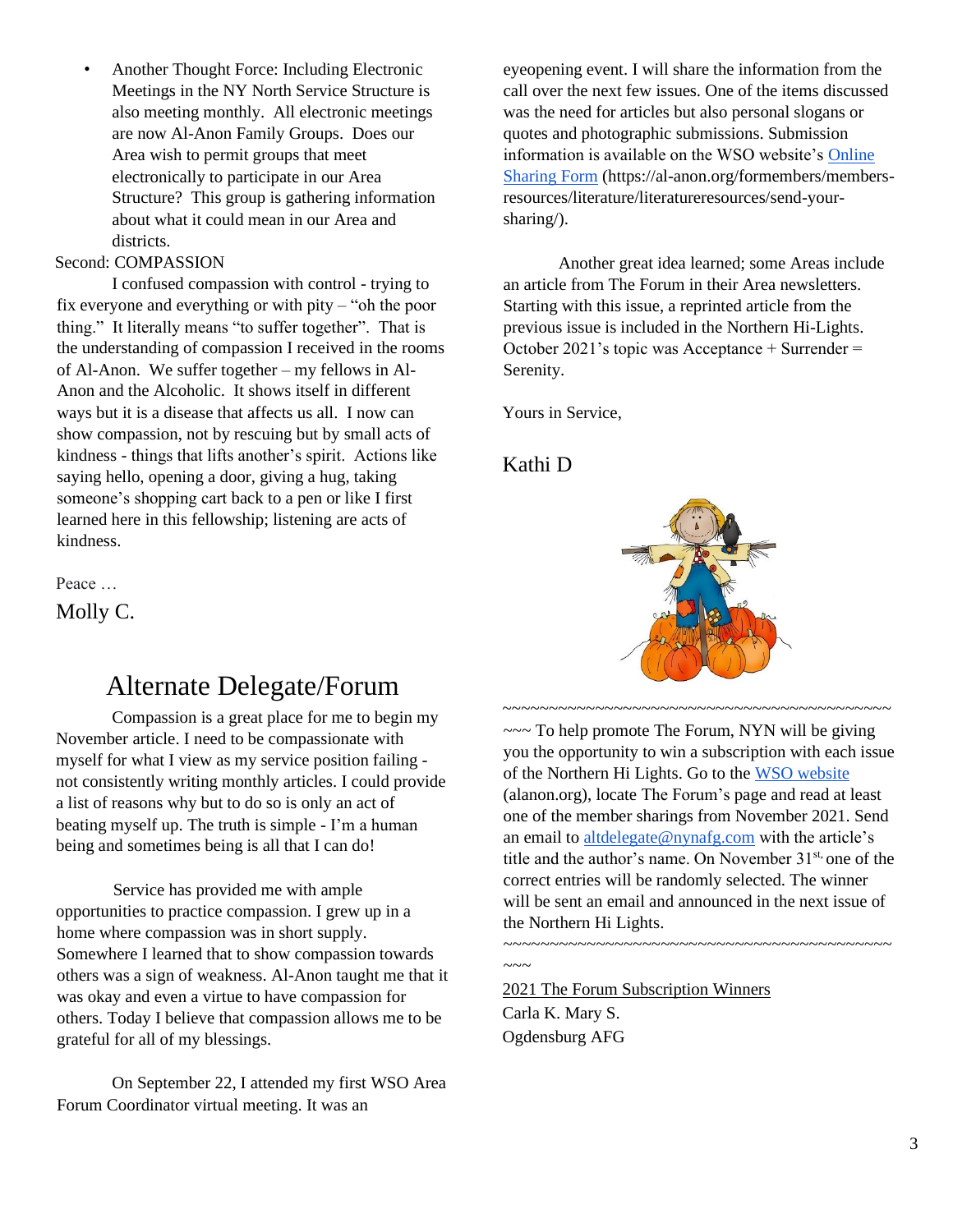

# Alateen Coordinator

Compassion: Early in my recovery, my Personal Sponsor suggested I complete a Step 4 Inventory using the Blueprints for Progress workbook. When I began to share my responses with her; she listened with compassion. She cried with me, and laughed with me. With her unconditional love and encouragement, she taught me how to be a compassionate friend to myself first, to her and then to others. This quote, found in the workbook, summarized how completing a Step 4 inventory was the beginning of me taking care of me and showing compassion for myself. " I thought I was the worst person I knew and that no one would like me for myself. Then I went away on an Alateen weekend event and did my Fourth Step inventory. I got to know myself and, at first, I didn't like myself very much. The whole idea of the Fourth Step and self-acceptance was new to me. But gradually I

began to learn about myself, and the most amazing thing happened-- I started to love me." (Courage to Be Me, p.122)

Recently my Service Sponsor gave me the Conflict Resolution Kit (S-70) to have as an additional resource for my work with groups and districts. While reviewing the Conflict Resolution Using our Twelve Traditions cards(S-72), it reminded me that Tradition Five says that our one primary purpose is having compassion and understanding for our alcoholic relatives and for each other. As I have been growing and changing with the support of both of my Sponsors, so has my compassion for others. I now try to show compassion by treating everyone with respect and I don't immediately jump to rescue them or prevent a crisis from happening. "Compassion and understanding on my part can have the power to heal because they teach me not to punish." (One Day at a Time p.24)

Alateen Interest Meetings (AIM) will continue to be held electronically each month. Refer to the Events Calendar on the NYN website for upcoming dates. All are welcome. If you are interested in joining us, to learn more about Alateen and/or an Al-Anon Member Involved in Alateen Service (AMIAS) I can be contacted at alateen@nynafg.com Together We Can Make It Mary S.



### Treasurer's Report

 This month we did as directed by the Group Representatives at our Assembly, and mailed checks totaling \$8,053 to World Service, doing our part in this difficult financial time for Al-Anon.

Quite a few districts are still sending their donations to the old PO Box in Syracuse, although the new address, (NYN Area Assembly, PO Box 64176, Rochester NY, 14624), has been in Northern Hi Lights since the December 2020 issue. I've been thinking of writing a letter to the District Representatives about this.

Compassion is our topic this month. I have it, but I don't feel the need to feel others pain, especially when it is the result of their destructive behavior. That pain may make them change, one of the first lessons I learned in this program.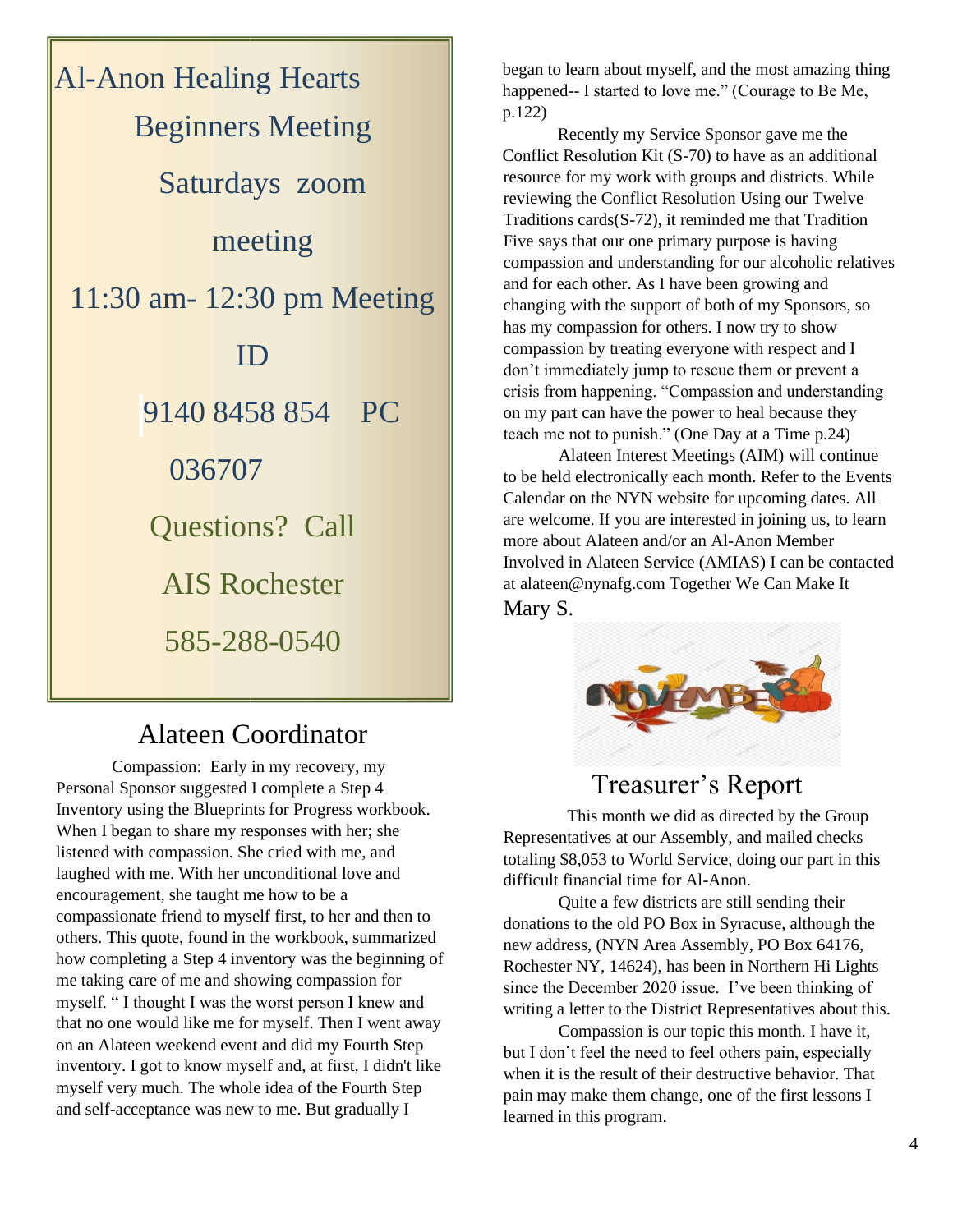Helping someone who is suffering through no fault of their own makes me feel good about myself, and I don't agonize about it. I heard early on that if I want good self-esteem, I need to do esteemable things, and it works for me. Donations:

| Monday Night Fly Rd.               | \$20.00     |
|------------------------------------|-------------|
| Thurs Eve Serenity #30580948       | 55.00       |
| Subscription                       | 10.00       |
| Workbook Study #9677               | 12.70       |
| Courage of Serenity #503929        | 50.00       |
| Eastside #9722                     | 25.00       |
| Sidney Wednesday #10302            | 20.00       |
| Lake Placid New Beginnings         | 50.00       |
| Keep It Simple #66096              | 45.00       |
| East Amherst #9711                 | 50.00       |
| Serenity Seekers #30576552         | 25.00       |
| Days of Healing #40786             | 25.00       |
| Amherst Family Grp. #9577          | 25.00       |
| Queensbury AFG. #9765              | 30.00       |
| Faith & Hope #30375                | 18.70       |
| Total Donations & subscriptions:   | \$461.40    |
| Expenses :                         |             |
| Joan L. Records Coordinator        | \$73.43 Al- |
| Anon-Family Groups, Inc.           | 5000.00     |
| <b>AFG Delegate Actual Expense</b> | 3053.00     |
| John O., Newsletter print& mail    | 50.00       |
| Total expenses paid:               | \$          |
| 8176.43                            |             |

John O.

# Presentation Coordinator

Can't believe November is coming up! Even though we sometimes struggle with our new reality things went quite well at the Fall Assembly. The one thing I found most disappointing was the attendance. Please encourage your Group Rep or a stand-in to attend. Keeping our lines of communication is so important.

Compassion is a word that I have struggled with over the years. I always had a vision of tenderly caring for someone's every need and desire. In Al-Anon I have learned that this is not healthy behavior. I have learned that caring about someone does not mean that I need to attend to their every need, it does not mean that I must put my own health and well-being last on the list, it does not mean I have to accept unacceptable behavior. What compassion means to me is accepting someone just the way they are, even when they do not do what I think they should. To me, compassion is a large dose of acceptance combined with a heaping helping of love. I LOVE YOU JUST THE WAY YOU ARE

Fred Rogers

Patti M.

### Convention Coordinator

The New York North Area 2022 Spring Convention and Assembly is scheduled to be held virtually over Zoom on May 20, 21, and 22, 2022. On Friday, May  $20<sup>th</sup>$  at 6:30pm will be the Assembly Icebreaker, followed at 7:30 pm by the AWSC Meeting. On Saturday, May  $21^{st}$  at 8:00 am will be the New GR meeting, followed at 9:15 am with the Spring Assembly Meeting, which will run until about 4:00 pm with a break for lunch. On Sunday May 22nd there will be an Alateen Interest Meeting at 9:00 am followed by Spiritual Speakers at 10:00 am. Members will be able to register online at www.nynafg.com in advance for the Spring Assembly starting in April of 2022. A Host District or Districts are still needed for the 2022 New York North Area Virtual Spring Convention and Assembly, which will be held over Zoom. What is needed from the host districts is to come up with virtual non-business- related programming such as a panel, workshop, or ice breaker event for Friday evening of the convention as well as to put together a virtual Spiritual Panel of speakers from AA, Al-Anon, and Alateen for Sunday Morning. District 14, from Rochester advised the 2021 Fall Assembly meeting that they would take the issue back to their groups and will report back to the AWSC and Assembly if they decide to host the virtual 2022 Spring Convention and Assembly. The 2022 New York North Area Fall Assembly is tentatively scheduled for September, 16, 17, and 18, 2022. These dates would be for a virtual Fall Assembly. If the 2022 Fall Assembly is held in person or in hybrid form at a hotel or another such venue, it is possible that those dates may change. A Host District or Districts are still needed for the 2022 New York North Area Fall Assembly whether it will be held virtually, in person or in Hybrid form. What is needed from the host districts is to come up with virtual or in person or hybrid nonbusiness-related programming such as a panel, workshop, or ice breaker event for Friday evening of the convention as well as to put together a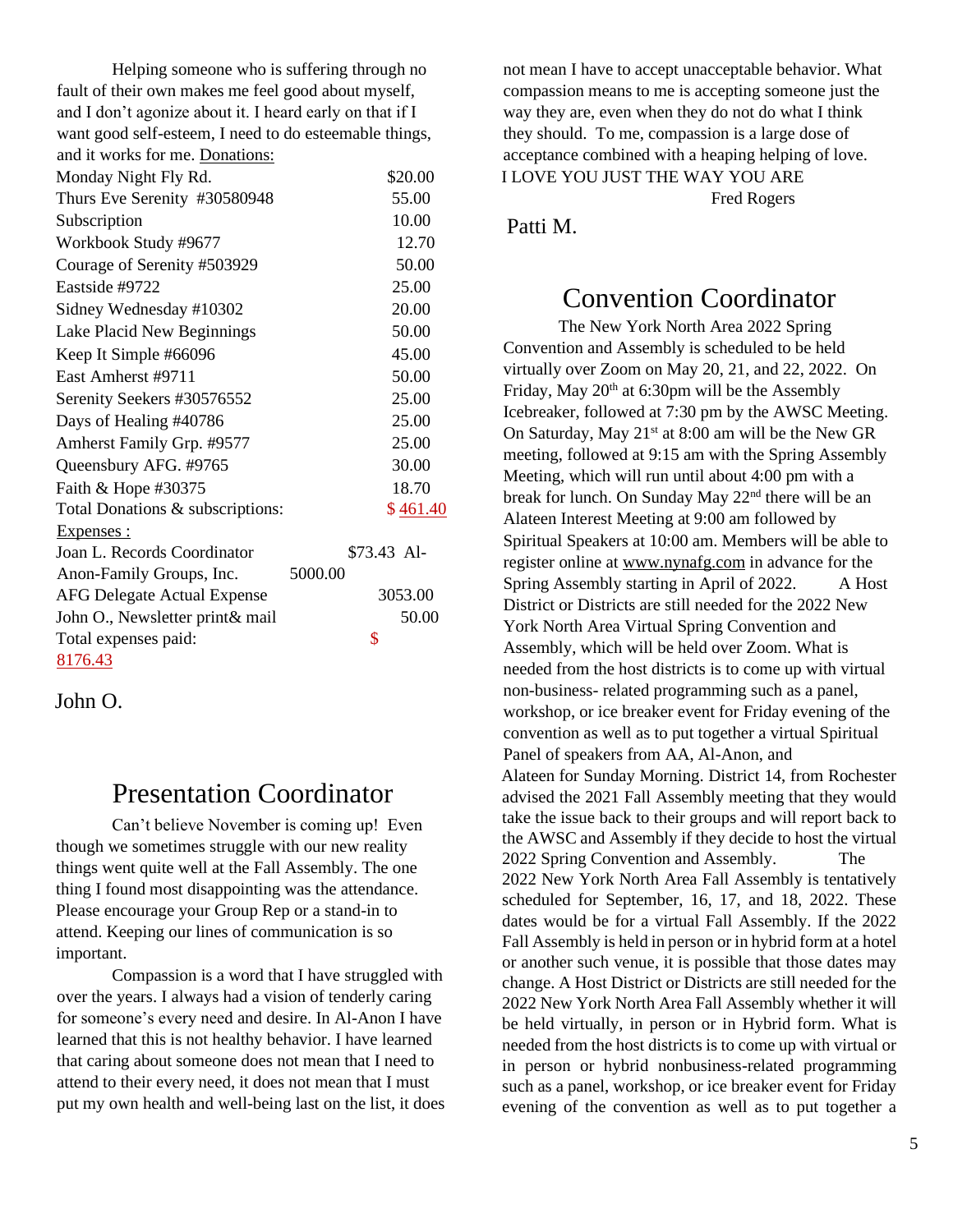Spiritual Panel of speakers from AA, Al-Anon, and Alateen for Sunday Morning. Would your District please consider hosting the 2022 Fall Assembly?

During the 2021 Fall Assembly Meeting on September 18, 2021, a question arose as to how we select our host districts for the Spring Convention and the Fall Assembly, whether they are in person, virtual or hybrid format. After reviewing the NYN Job Description for the Convention Coordinator, I was surprised to discover that finding the host Districts for upcoming Conventions and Assemblies is not actually listed in my job description. When I took on this position in May, I indicated that my role was akin to that of a cheerleader and a guide. A cheerleader to encourage Districts to volunteer to host our Conventions and Assemblies, and a guide to aid the Host Committees in putting on their conventions and assemblies by sharing the resources of New York North as well as my own experience, strength, and hope.

The Spring Convention is always held in the hosting district's geographic area. If you look at the list of districts that have hosted a Spring Convention you will see that the majority of the Spring Conventions have been held in the Buffalo area, Rochester area, Binghamton area, Albany area and the Counties North of Albany such as Plattsburgh and Saranac Lake. Olean, NY also has been the site of several of our Spring Conventions.

The Fall Assembly is always held in Syracuse (Districts 3, 15, 18, 21, and 28) and can be hosted by any District or Districts who volunteers. Traditionally, the Fall Election Assembly is hosted by the Districts from the Syracuse Area.

In the years between 2010 and 2021, 20 of our 28 NYN Districts have hosted either a Spring Convention or a Fall Assembly. They are as follows: **Districts** 

1,2,3,5,6,7,8,10,12,14,15,17,18,19,21,22,24,25,26 and 29. During that same period, 8 Districts have not hosted an Assembly or Convention, although some of these districts have hosted them in the past. These include District 4,9,11,13,20,23, 27 and 28.

Below you will find a chart, by District, of the Hosts for the last 10 years of Spring Conventions and Fall Assemblies. To do this I have updated a chart made by previous Convention Coordinator, Kevin M. Thanks

Kevin! The last in person event that was held was the 2019 Fall Assembly, hosted by District 21. 99 members were registered and 71 banquets were served. The 2019 Spring Convention was the last in person Spring event and was hosted by Districts 2, 14, 25 and 29. 201 members attended and 111 banquets were served.

Convention/Assembly Hosts 2010 – 2021 (By District)

| <b>District</b> |                     | <b>District</b> |                            |
|-----------------|---------------------|-----------------|----------------------------|
| 1               | Spring 2014         | 15              | Fall 2013, Fall 2018       |
| $\overline{2}$  | <b>Fall 2015</b>    | 17              | Spring 2012                |
| 3               | Fall 2012,          | 18              | Fall 2011, Fall 2013, Fall |
|                 | <b>Fall 2017</b>    |                 | 2014, Fall 2017,           |
|                 |                     |                 | Fall 2020, Fall 2021       |
| 4               |                     | 19              | Fall 2010, Fall 2014       |
| 5               | <b>Spring 2013,</b> | 20              |                            |
|                 | Spring 2018         |                 |                            |
| 6               | <b>Fall 2011</b>    | 21              | Fall 2012, Fall 2019       |
| 7               | Spring 2016         | 22              | Spring 2013, Fall 2016,    |
|                 |                     |                 | Spring 2020, Spring        |
|                 |                     |                 | 2021                       |
| 8               | Spring 2016,        | 23              |                            |
|                 | <b>Spring 2020,</b> |                 |                            |
|                 | Spring 2021         |                 |                            |
| 9               |                     | 24              | Spring 2011                |
| 10              | <b>Spring 2010,</b> | 25              | Fall 2010, Spring 2019     |
|                 | <b>Spring 2015,</b> |                 |                            |
|                 | Fall 2020,          |                 |                            |
|                 | <b>Fall 2021</b>    |                 |                            |
| 11              |                     | 26              | Spring 2016                |
| 12              | Spring 2017         | 27              |                            |
| 13              |                     | 28              |                            |
| 14              | Spring 2019         | 29              | Fall 2010, Fall 2015,      |
|                 |                     |                 | Spring 2019                |

I hope this information will assist your District in deciding whether to host a Spring Convention or Fall Assembly in the future.

Our topic for this month is compassion. When I first entered the rooms of Al-Anon, I could not feel compassion for the alcoholic, or even myself. Once I accepted the fact that alcoholism was a disease, I was able to start feeling compassion for my alcoholic loved ones, and eventually for myself, too. I stopped trying to "fix" my loved ones and instead I grew to feel compassion for them and that allowed me to love them in more supportive ways than the enabling and controlling I had previously been doing. This gift of compassion became a huge help to me while I was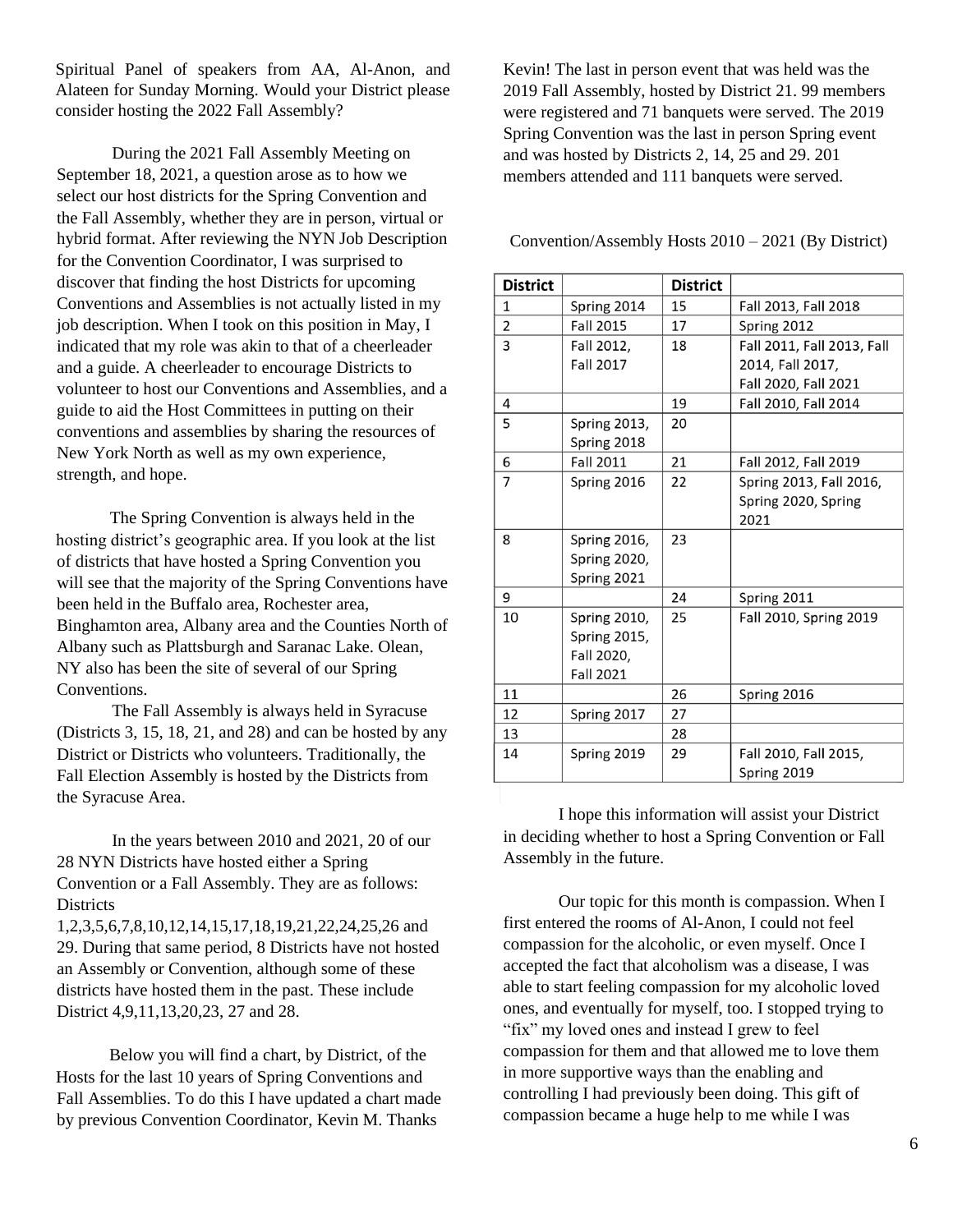sponsoring Alateen for many years. Despite the age difference, I could relate to the sharing and feelings of the Alateen members in the group, and through compassion and Al-Anon's gift of unconditional love, the group grew closer to each other and were to share their own compassion and growth in the program with each other.

Love in Al-Anon Service, Jim M.



# From the Forum

Budgeting with Al-Anon Principles: Balancing Savings and Spending

I was 12 years old the first time I created a budget. The family disease of alcoholism had ingrained a scarcity mindset in my mother and me, and our financial situation left her feeling hopeless. To help, I took responsibility for our family's budgeting.

I knew nothing about Al‑Anon's principles of selfsupport, abundance, and balance then. I only knew how to control and isolate, so I tackled our finances completely alone. Not surprisingly, tensions arose between us as I completely neglected the opportunity for my mum to participate.

When I left home, I brought along my defects of scarcity thinking and extreme self-reliance. Always fearing unemployment and homelessness, I bought and collected "things" to ensure I would have enough. And I continued being overly self-reliant when managing the finances in my relationships.

What a startling experience, then, to participate in serene group conscience discussions about finances in Al‑Anon. When fears arose, longtime members reminded the group of the Higher Power upon whom we had each come to rely through the Steps, and of His presence in our group conscience as described in Tradition Two.

These experiences gave me courage to stand for Area Treasurer. Of course, my defects came right along with me. Still self-reliant, I presented my first budget at the Area World Service Committee without ever having

discussed it with anyone. The Area Chairperson graciously reminded me of the importance of Concept Four—participation to achieve an informed group conscience. That lesson also taught me the difference between controlling and managing the finances in my home. Today, I can ask for help and share leadership in our financial decisions.

The scarcity mindset has been harder for me to let go. When the COVID-19 pandemic shut down meetings, and the income of the World Service Office (WSO) dropped, I initially felt deeply fearful. Thankfully, the wisdom of Warranty One relieved my stress, reminding me that Al‑Anon members' "contributions are willing and generous" when the need is understood. It also reminded me that prudent financial principles do not involve collecting money to the point of "perilous wealth," but rather suggest the balancing of savings and spending to fulfill our primary purpose. As the WSO budgeting season gets underway, this is the principle I am now able to apply in my work here and in all my financial affairs.

By Vali F., Executive Director

The Forum, October 2021

Reprinted with permission of The Forum, Al-Anon Family Group Headquarters, Inc., Virginia Beach, VA.

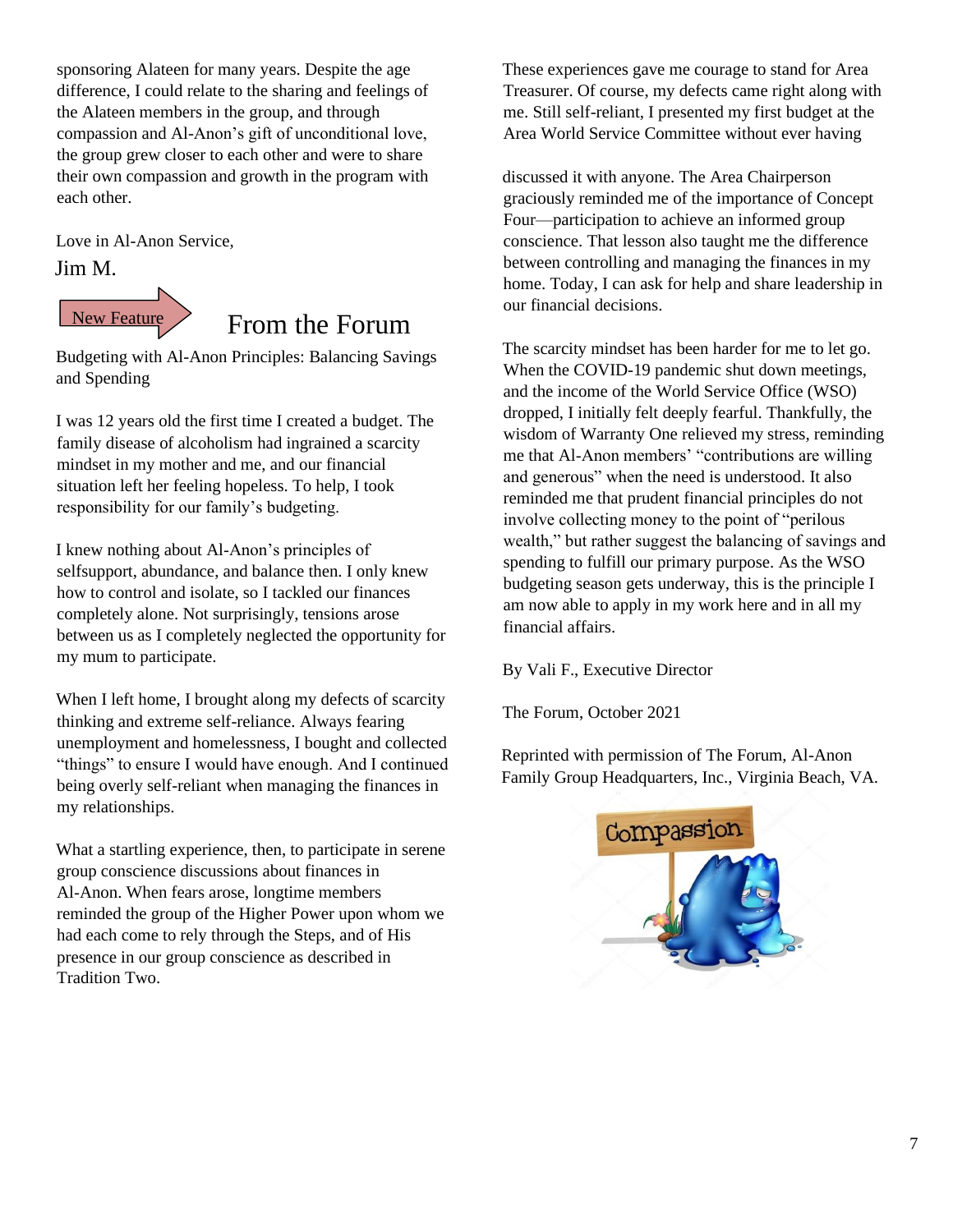

# NORTHERN HI LIGHTS SUBSCRIPTION FORM

There is no charge for a subscription to the Northern Hi Lights but in keeping with the Seventh Tradition of being self-supporting a donation of \$10 per year for a paper copy is suggested to help pay production costs.

All Al-Anon members are encouraged to subscribe to the Northern Hi Lghts electronically.

There is no cost for an electronic copy.

|                                                            | There is no cost for an electronic copy.                                       |
|------------------------------------------------------------|--------------------------------------------------------------------------------|
| Is this $\_\_\_\$ a new subscription                       |                                                                                |
| __ renewal                                                 |                                                                                |
|                                                            | I would like _____ a paper copy mailed to me (please consider a \$10 donation) |
| __ NHL e-mailed to me (no cost)                            |                                                                                |
|                                                            |                                                                                |
|                                                            |                                                                                |
|                                                            |                                                                                |
|                                                            |                                                                                |
|                                                            |                                                                                |
|                                                            |                                                                                |
|                                                            |                                                                                |
|                                                            |                                                                                |
|                                                            | $City$ $ZIP$ $ZIP$                                                             |
| If Group Subscription                                      |                                                                                |
|                                                            |                                                                                |
|                                                            |                                                                                |
|                                                            |                                                                                |
|                                                            |                                                                                |
|                                                            |                                                                                |
| Mail Subscription donations to:                            |                                                                                |
|                                                            | NYN AREA ASSEMBLY, PO BOX 64176, ROCHESTER, NY 14624                           |
| For address changes or updates                             |                                                                                |
| Mail to: Group Records, 135 Berry Road, Fredonia, NY 14063 |                                                                                |